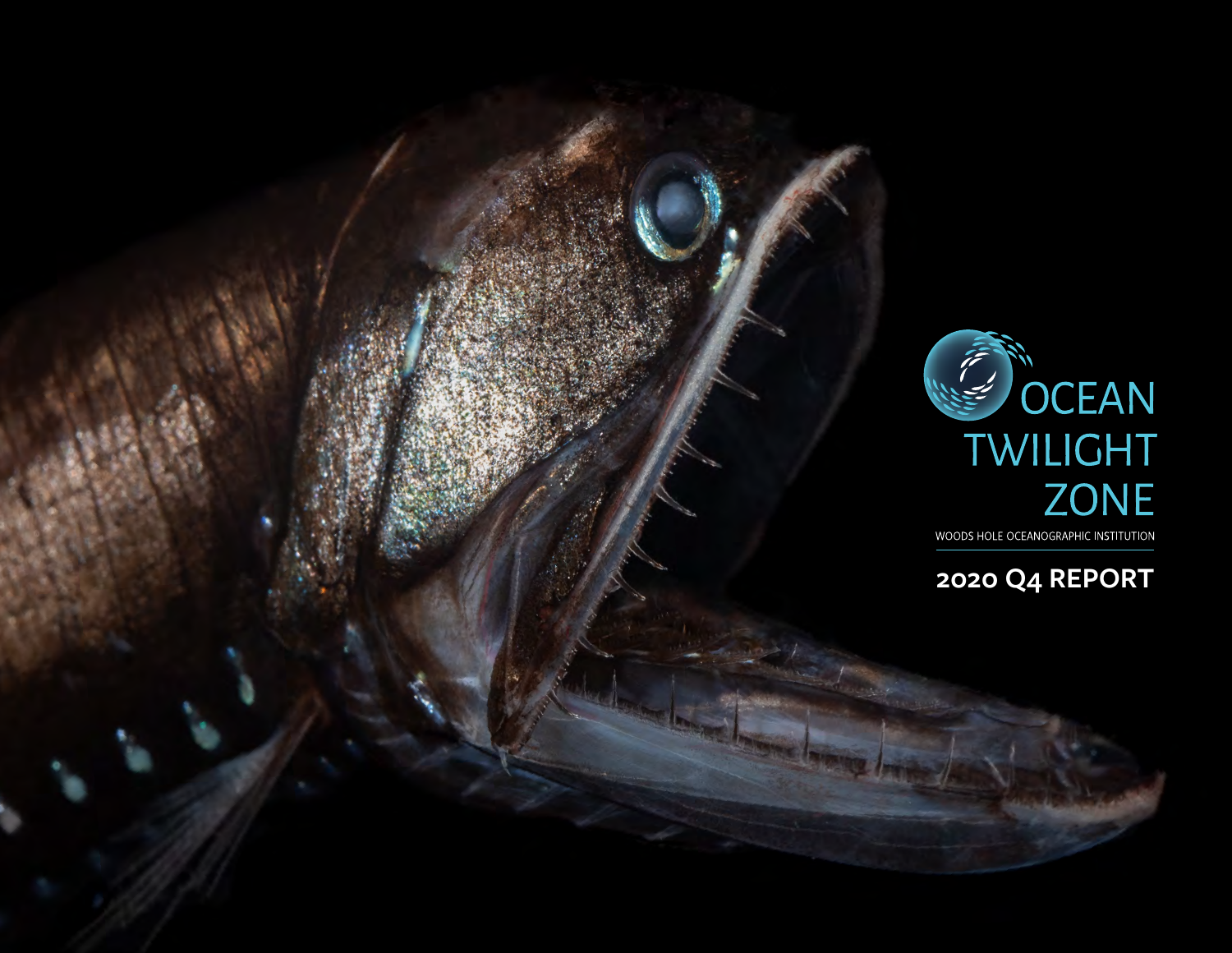

## Introduction

**DESPITE THE CHALLENGES POSED BY THE ONGOING COVID-19 PANDEMIC,** the final quarter of 2020 was a busy and fruitful one. Over the past few months, the team published three new peer reviewed publications and laid the groundwork for a busy spring of fieldwork. This new push to return to sea will involve a full month of near-shore operations in Bermuda this February and March as well as a more traditional research cruise on Spain's R/V *Sarmiento de Gamboa* in May.

In addition to ramping back up our fieldwork, we've also expanded our scientific outreach efforts over the past quarter. After launching our new website in October 2020, we've been able to reach entirely new audiences and have enjoyed a significant increase in traffic. Over the last three months, we've published 12 new Creature Features, four new profiles of our team members, and six new articles, some of which have gone viral on social media.

Our social media feeds themselves are steadily growing as well, thanks in part to our researchers' virtual presence: OTZ principal investigator Heidi Sosik, for one, presented our team's work to hundreds of participants during a webinar from the International Union for the Conservation of Nature (IUCN) and gave a live talk with actor Pierce Brosnan on TED's instagram channel. That conversation, which took place in early December, has been viewed more than 100,000 times.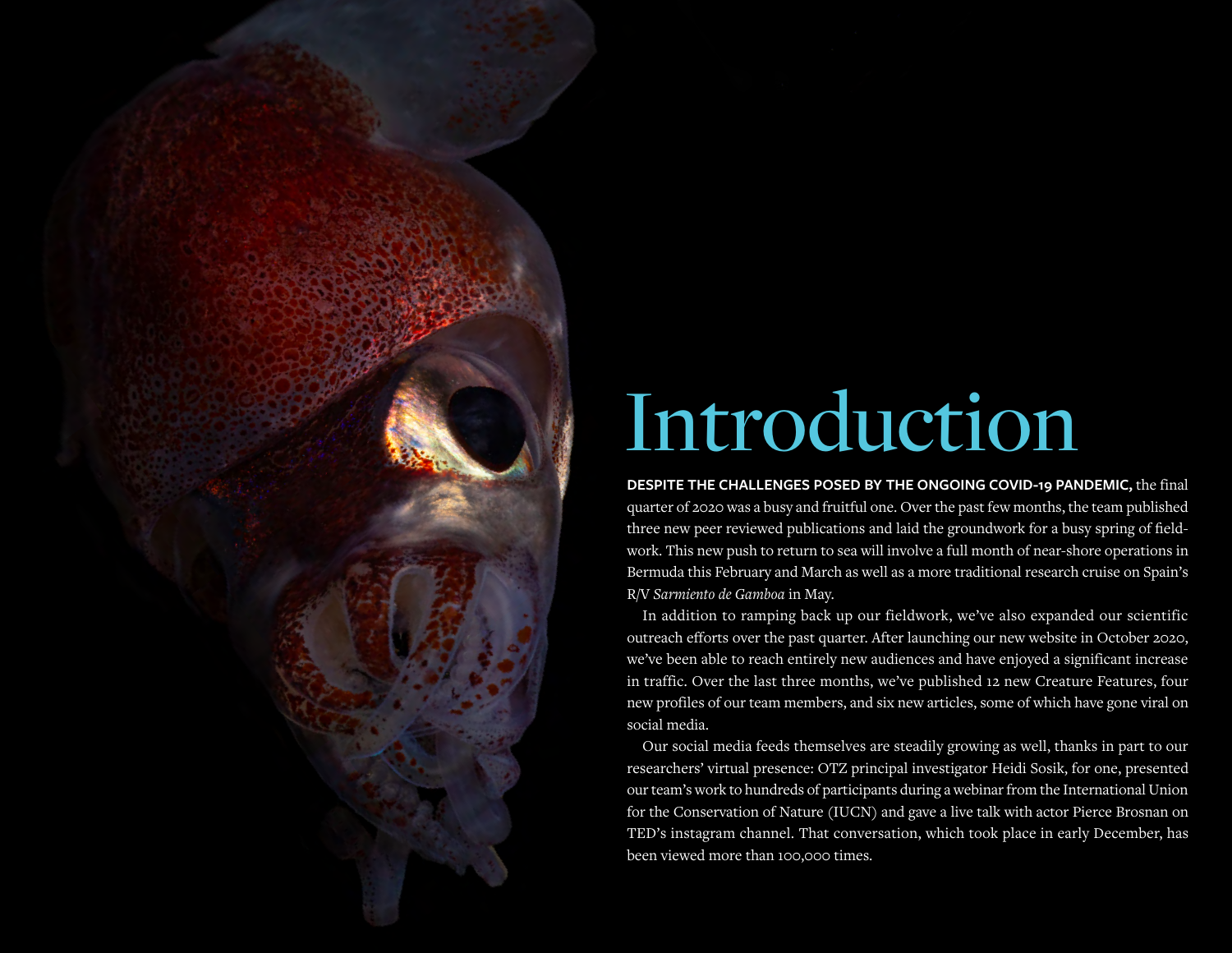# Quarter 4 at a glance

- Ɂ **OTTO HAPPEL** has funded a one million dollar new partner project, **THE OCEAN TWILIGHT ZONE OBSERVATION NETWORK**, which will begin in the new year.
- **EXECUTE IS HEIDI SOSIK** presented new data from the OTZ team to hundreds of participants during a webinar from the **INTERNATIONAL UNION FOR THE CONSERVATION OF NATURE** (IUCN).
- Ɂ Our website and social media presence has grown significantly due to several successful campaigns.
- ▶ HEIDI SOSIK joined actor PIERCE BROSNAN on TED'S INSTAGRAM channel for a live discussion of ocean conservation and the OTZ Project. That conversation, which took place in early December, has been viewed more than 100,000 times.
- $\triangleright$  OTZ researchers published three new academic papers this quarter.

### Upcoming field campaign

### **BERMUDA FIELD OPERATION AT 'STATION B'**

Dana Yoerger and Allan Adams will be leading a group of engineers and scientists on a shore based field effort designed to rapidly advance technologies. This will be taking place from late February to late March.

### **R/V SARMIENTO DE GAMBOA**

Ken Buesseler and Heidi Sosik will be leading a research cruise in the North East Atlantic with research focusing on how the twilight zone regulates the ocean carbon pump. They will be partnering with the NASA EXPORTS project who will be concurrently fielding two other research vessels in the same area. The cruise will be taking place in May.

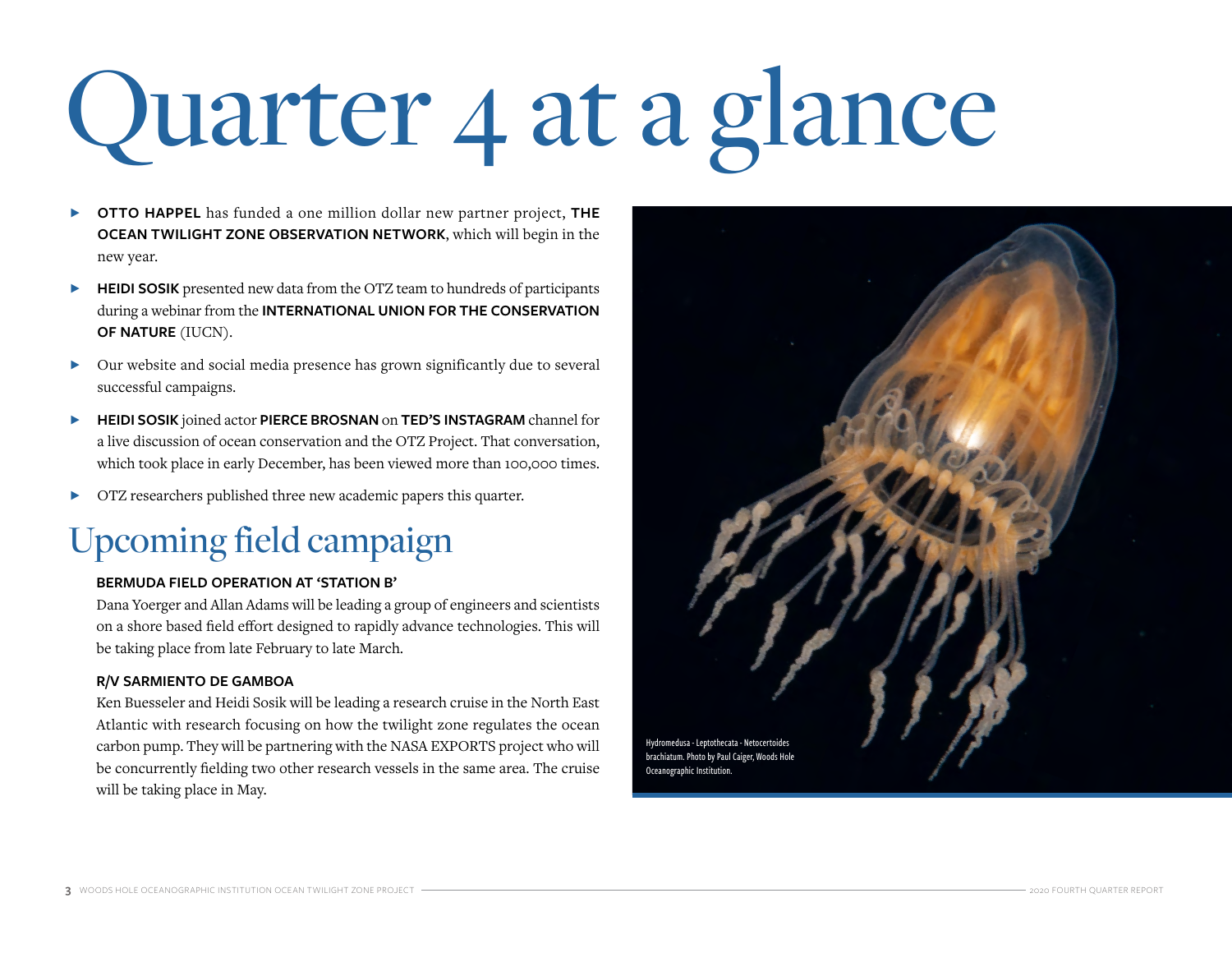# Bion<br>Spot Biomass Spotlight

*What is biomass, and why is it so important for understanding the ocean twilight zone?*

**IN ORDER TO FULLY UNDERSTAND THE OCEAN TWILIGHT ZONE ECOSYSTEM,** we'll need to know how much overall life, or "biomass", it can support. Establishing this metric is a key part of calculating the zone's impact on oceanwide food webs, deep-water fisheries, and even global climate. Getting an accurate sense of this number is a major challenge, however. Traditional net tows provide a skewed sampling of life in the twilight zone, since some species can easily avoid trawling nets, while others—like gelatinous salps and jellyfish—simply break apart when the nets are pulled in. For this reason, our team uses a suite of

complementary methods to measure biomass. In addition to net tows, we are developing new methods of harnessing shipboard acoustics; building miniature, submerged acoustic devices; gathering photographic and holographic images, and analyzing environmental DNA (eDNA) to find genetic material of animals we may have missed using other methods. Our work so far has shown that existing estimates of biomass could be too high—while a [2014 study](https://www.nature.com/articles/ncomms4271) suggests that there are 10 times more fish in the twilight zone than previously estimated, our research has found that may only be 2-3 times more.

### Machine Learning

**IN THE PAST TWO YEARS, THE INSTRUMENTS DEVELOPED BY THE OTZ TEAM** have collected a vast amount of data on the ocean twilight zone. Together, the *Deep-See*, *Mesobot*, and ISIIS platforms have gathered nearly 100 terabytes of acoustic data and more than half a million images and holograms of mesopelagic life. In order to process this much information, however—and spot patterns that could answer key scientific questions—our team has also developed new machine learning techniques. These tools allow us to automate large parts of our analysis and significantly reduce the time needed to extract meaningful information. Instead of taking an individual researcher several minutes to identify organisms in a holographic image, computer-aided techniques take only a few seconds. Similar methods let our scientists analyze huge amounts of acoustic data in near real time while at sea, allowing them to adapt their sampling approaches based on what they are seeing. These tools will ultimately provide our team and other research groups a better and more detailed view of the mesopelagic's structure and estimated biomass.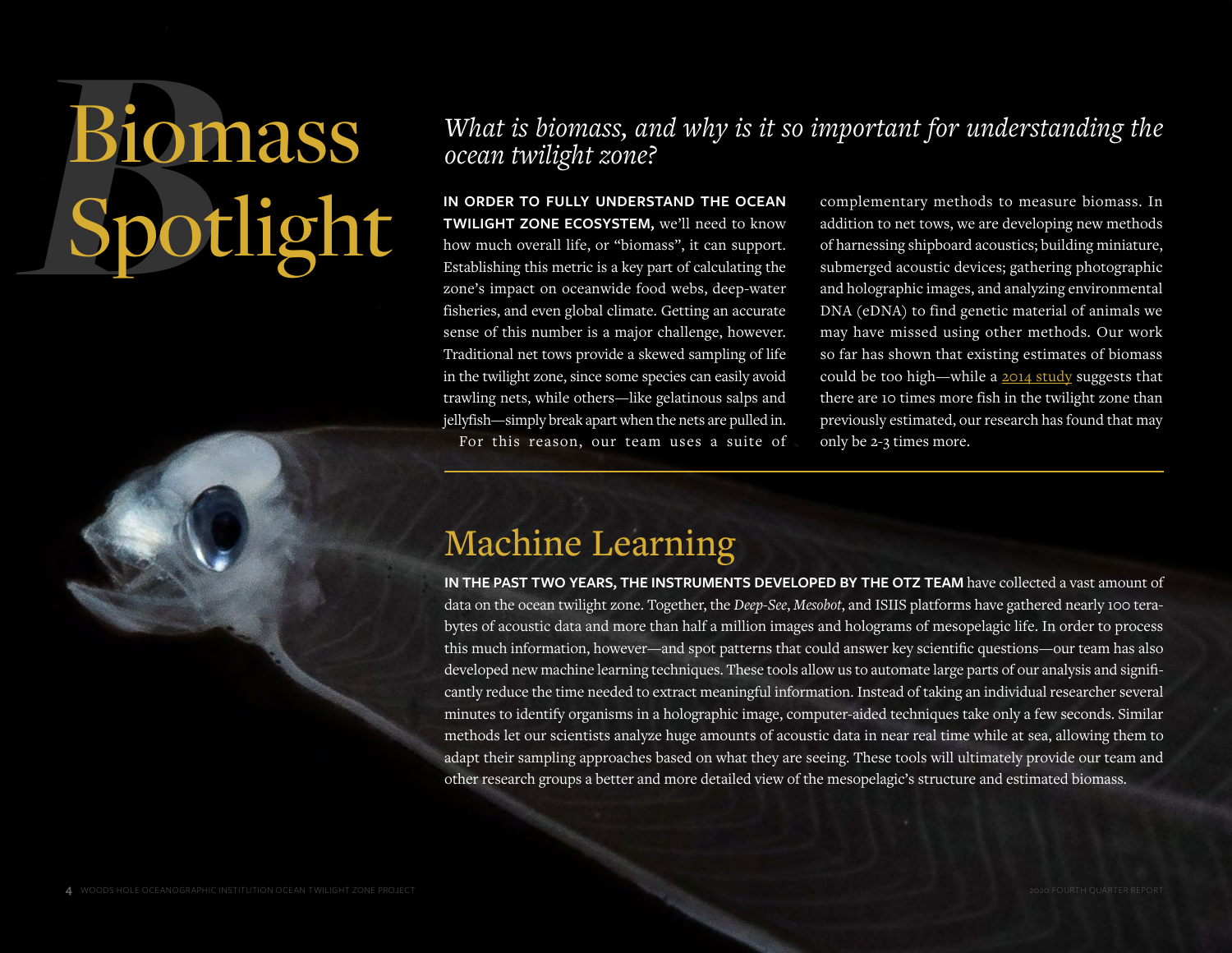## Deep Listening: Andone Lavery

*Andone Lavery got her start in condensed matter physics, which she admits is an unusual background for an oceanographer. As a principal investigator for the OTZ Project, she specializes in underwater acoustics, a field that uses sound waves to probe the ocean's waters.*

Based on the reflections of those waves—and how they scatter when they hit an object—Lavery can gain amazing insights into ecosystems like the ocean twilight zone. But doing that accurately, she says, involves solving some thorny physics questions.

"The challenge with sonar acoustics really comes when you try to interpret all of that data," she notes. "Unlike cameras and other visual approaches, sonar doesn't provide an actual picture of the organisms that you're trying to study." Instead, Lavery says, she has to interpret readings of acoustic pressure waves in order to figure out what type of animals she's detecting, how big they are, and how many of them are present.

"Different species will resonate at different frequencies. If you can figure out which frequencies you hear resonating, you can effectively tell which species are down there," she adds.

With that in mind, Lavery is working not just to develop acoustic instruments and techniques to survey the twilight zone, but also on ways of improving our understanding of how organisms that live there scatter sound waves when a sonar beam hits them.

"That's a big one," she notes. "If we don't figure that out, we can't use acoustics as a tool to study twilight zone organisms."

Not that this has stopped her from trying. After designing new broad-beam acoustic sensors for WHOI's *Deep-See* vehicle—and developing new, high-tech ways to analyze their data—Lavery may help reveal the true density of organisms living in the twilight zone.

RIGHT: NOAA Ship Henry B. Bigelow expedition co-lead, Andone Lavery, senior scientist at Woods Hole Oceanographic Institute and MIT-WHOI Joint Program PhD student, Rachel Kahn, watch data come in from Deep-See during a deployment (Photo by Erik Olsen)

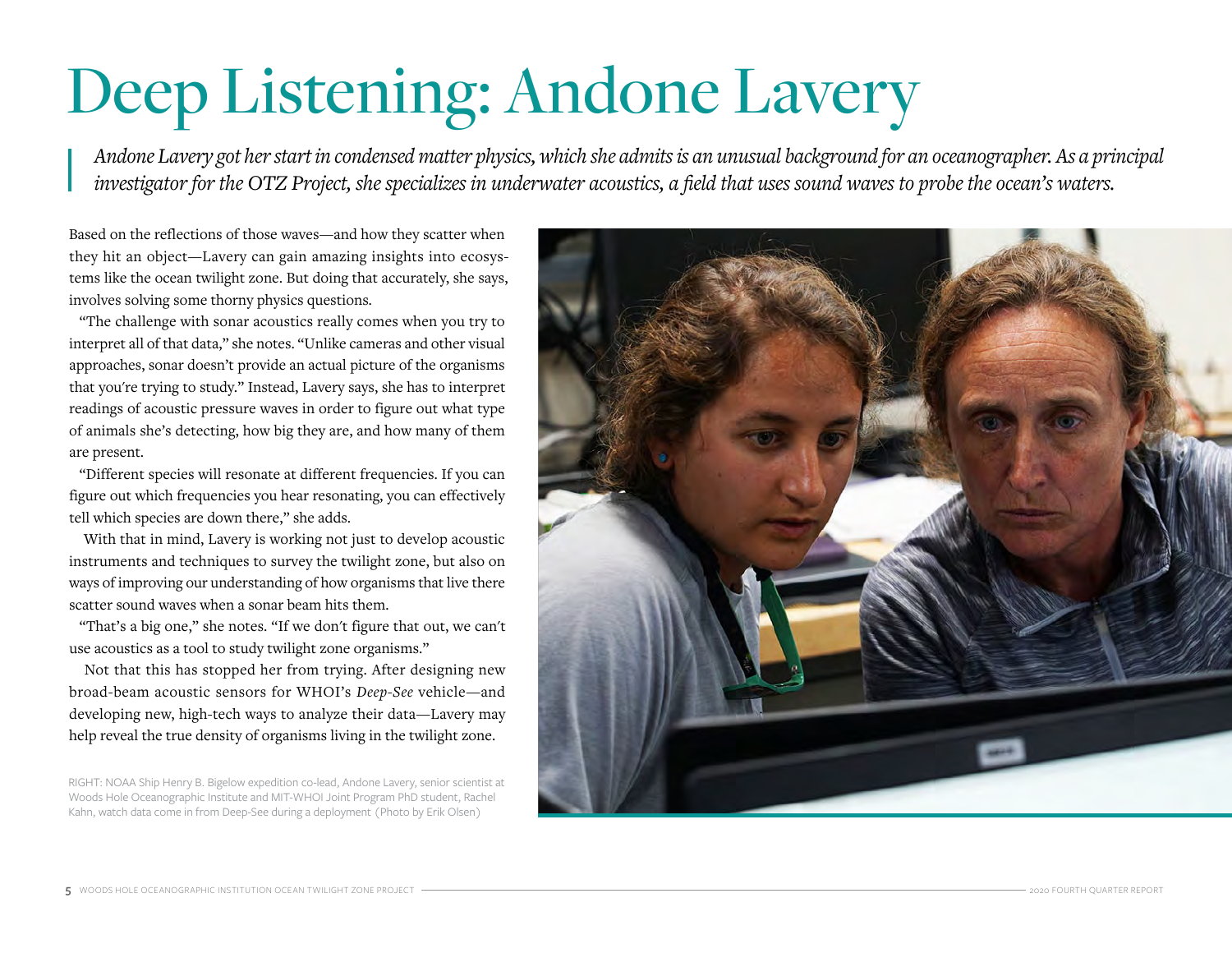## New \$1M grant

*for an Ocean Twilight Zone Observation Network*



*Using funds from a new major grant, members of the Ocean Twilight Zone Project are coming together in the new year to build a scalable Ocean Twilight Zone Observation Network in the Northwest Atlantic.* 

This network, which is an extension of the Ocean Twilight Zone Project, will stretch across 250,000 square kilometers, allowing our researchers to collect unprecedented, around-the-clock data about the twilight zone over the course of months to years. The array will integrate moored sound sources and cutting-edge, multi-use receptor chips, which together will achieve a variety of scientific goals. Once installed, the network will let researchers track apex predators using new types of tagging devices, track a swarm of small optical and geochemical sensor packages, and incorporate a multi-frequency bioacoustic mooring.

These continuous observations will vastly improve biomass estimates of twilight zone fish and invertebrates, as well as our understanding of the ecosystem's role in sequestering carbon and the behaviors of the animals who live and feed there. Such information is essential to both develop and implement strategies for conservation and sustainable fisheries management in the high seas, and predict the trajectory and impacts of climate change.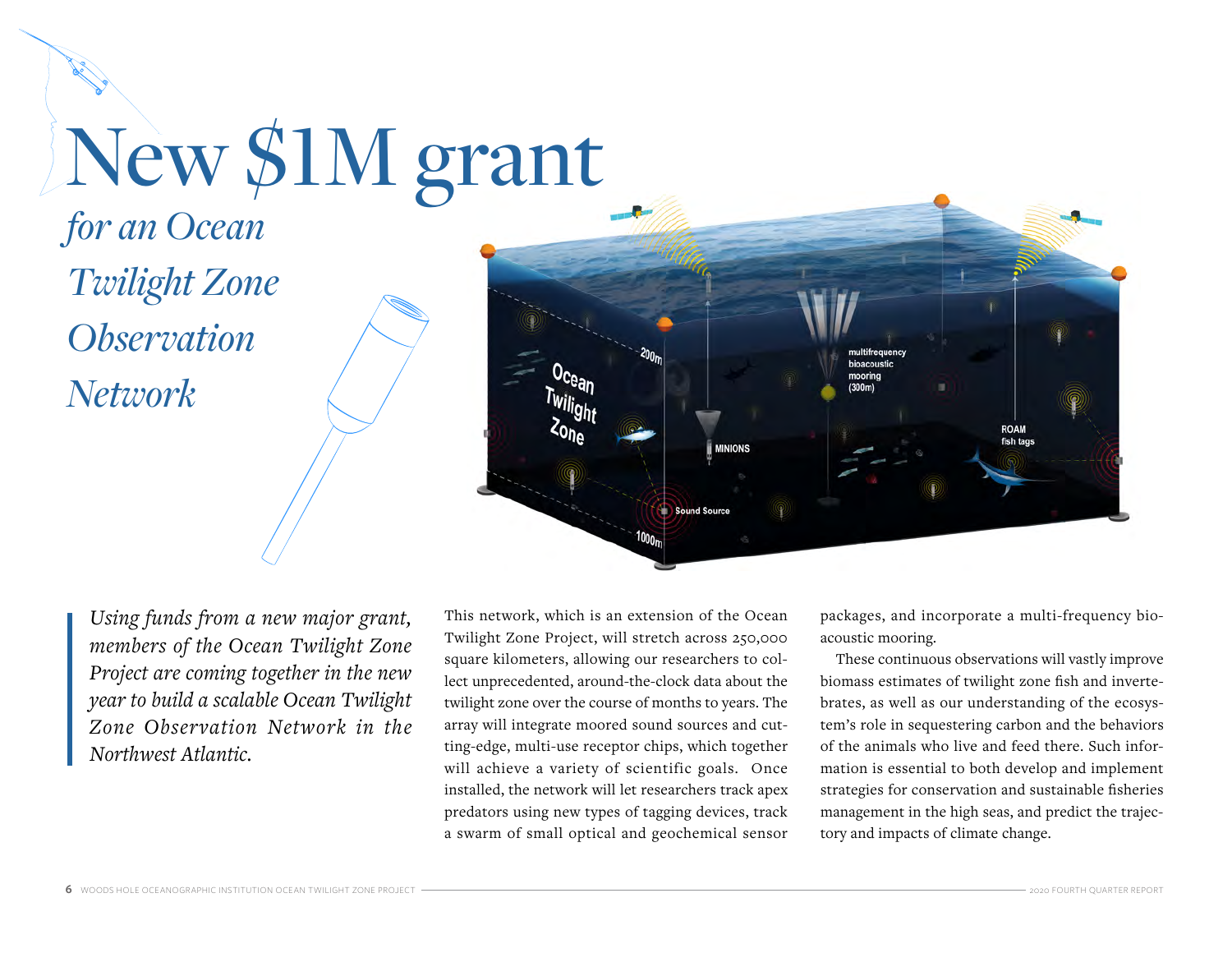## Web, Earned Media, and Social Media

DATA BELOW FOR JANUARY 1, 2020 – DECEMBER 31, 2020

**WEB**

**28** NEWS STORIES **35,625** PAGE VIEWS

**EARNED MEDIA** 

**270 STORIES WORLDWIDE 400,000,000 POTENTIAL REACH** 

DATA BELOW FOR OCTOBER 1, 2019 – DECEMBER 31, 2020

### **SOCIAL MEDIA**

**684,500** TOTAL IMPRESSIONS **302,256** TOTAL ENGAGEMENTS









**1,440** ENGAGEMENTS

**HEIDI SOSIK joined actor PIERCE BROSNAN on TED'S INSTAGRAM channel for a live discussion of ocean conservation and the OTZ Project. The conversation has been viewed more than 103,000 times.** **TOP MEDIA**



A Promina photo was used by an animal lover community called The Dodo in their Snapchat TV series.

### **INSTAGRAM LIVE**

### **Exploring** and protecting our oceans

DODO HAS **9.8 million** FOLLOWERS

**WITH PIERCE BROSNAN AND OCEAN SCIENTIST HEIDI SOSIK** 

Thursday, 12/10 3pm ET / 12pm PT





TED **144,739** IMPRESSIONS